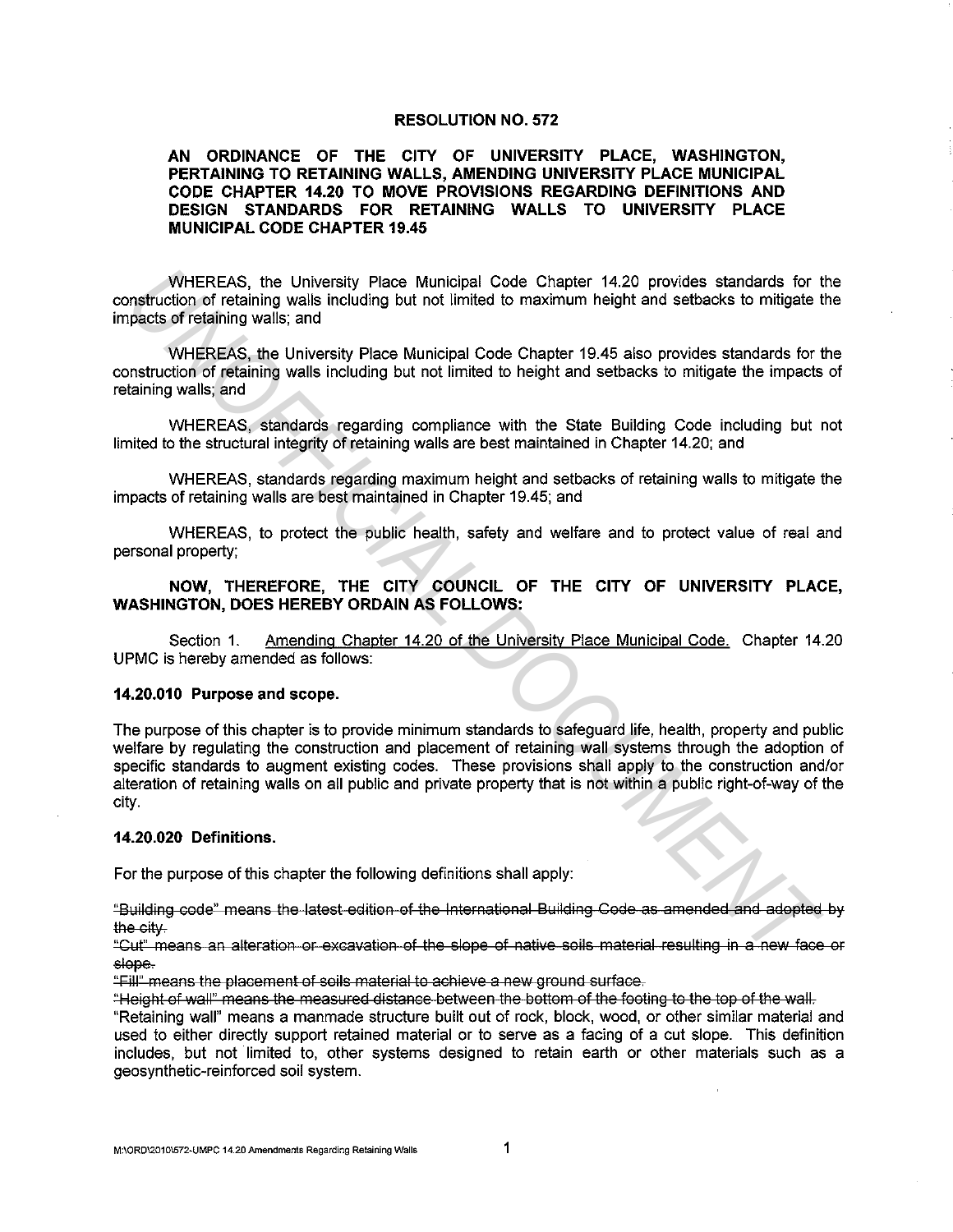## **14.20.030 Permit requirement.**

It shall be unlawful to construct, enlarge, alter, repair or demolish any retaining wall without a building permit from the city's permit center. The application, submittal, permitting and inspection requirements for retaining walls shall be as specified in the building code and other city codes and ordinances.

# **14.20.040 Exemptions.**

- A. Retaining walls with a height of wall not exceeding four feet are exempt from this chapter if:
	- 1. The wall is set back from any adjacent property lines or structures at a minimum distance equal to the height of the wall;
	- 2. The material retained by the wall slopes up and away from the wall at a ratio not exceeding one foot vertical per two feet horizontal distance; and
	- 3. The wall is not supporting a surcharge.

B. Emergency repairs required to stabilize slopes in existing active landslide areas may exceed the height limits set forth in this Chapter provided the Building Official determines the following criteria are met:

- 1. The repairs meet the requirements of Chapter 14.05 UPMC; and
- 2. An imminent danger of slope failure exists that will threaten life or the safety of existing upslope or down slope property; and
- 3. The Building Official certifies that strict compliance with the other provisions of this Chapter is likely to result in insufficient time to complete the repairs to provide for the necessary stabilization of the active area.
- 4. The emergency repairs are not necessitated by actions of the applicant or property owner in violation of City codes.
- 5. The height of the retaining walls are the minimum necessary to stabilize the slope.

### **14.20.050 Design and construction.**

A. Retaining wall systems shall be designed for all loads as specified in the building code and in keeping with nationally recognized standards. Designs shall be based upon sound engineering and geotechnical principles.

**B.** Maximum Wall Heights.

- 1. The maximum height of a retaining wall in a fill section shall be limited to ten (10) feet. Any fill wall eight feet or taller, when located within 15 feet of an exterior property boundary, shall be provided with landscaping at the base of the wall equivalent to level II landscaping outlined in UPMC 19.65. **New York of the wall step to the wall step to the example war be a semiple wall step to the relation the wall step to the mediator of the wall step to the mediator of the wall step to the mediator of the wall step to the** 
	- 2. The maximum height of a retaining wall in a cut section shall not be limited, provided that the final grade at the top of the wall is within one (1) foot of the preexisting grade.
	- 3. Where multiple walls are situated in a terrace like pattern they shall be considered one wall for purposes of determining the height of wall if the horizontal separation between adjacent walls is less than or equal to the combined height of the walls.

Exception: The horizontal separation may be reduced to 50% of the combined height of the walls (but in no case less than five feet), where the terraced area is landscaped with bushes and groundcover in accordance with the level II landscaping provisions of UPMC 19.65.

#### **14.20.060 VarianGes.**

Where there are unique constraints that would prohibit full compliance with the provisions of this chapter and would deny the property owner of use of their property that would be permitted to other properties, a variance may be considered. In these cases, the procedures in UPMC 19.85.030 shall be used. In addition to the criteria set forth in UPMC 19.85.30, an application for a variance must show how the